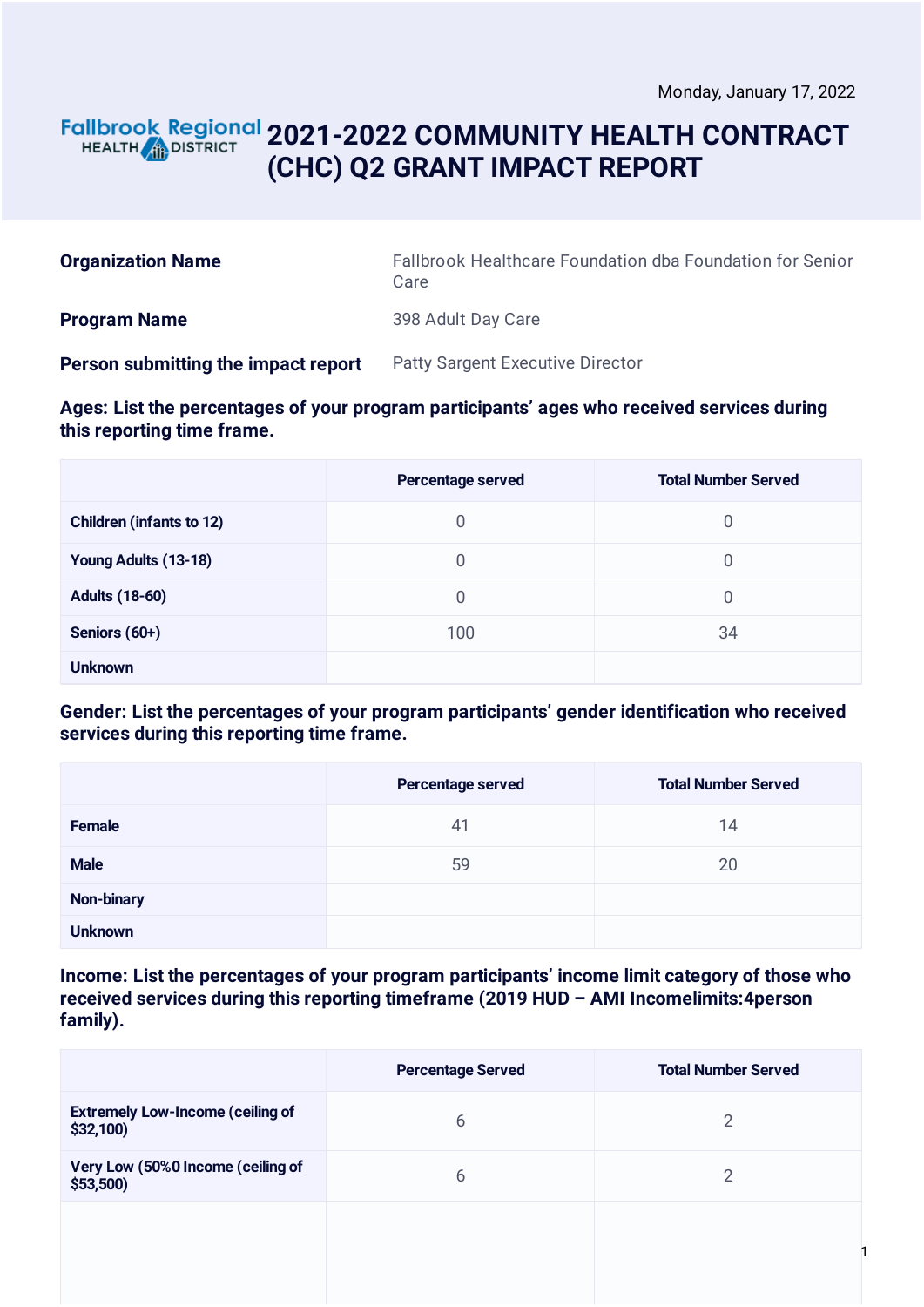|                                           | <b>Percentage Served</b> | <b>Total Number Served</b> |
|-------------------------------------------|--------------------------|----------------------------|
| Low (80%) Income (ceiling of<br>\$85,600) | 76                       | 26                         |
| <b>Higher than listed limits</b>          | 12                       | 4                          |
| <b>Unknown</b>                            |                          |                            |
|                                           |                          |                            |

**How many District residents directly benefited (participant/client)from this program:** 34

# **GOALS & OBJECTIVES**

#### **Goal 1 & Objectives: From your application, please provide your measurable outcomes for each of your stated objectives.**

Goal: To create socialization and enrichment opportunities for clients through participation in day care programs, events, and a range of activities that address the specific physical and mental needs of our clients. Additionally, provide scholarship opportunities for low-income district residents who could not otherwise afford the program.

Actions/Outcome: During Q2, from October through December, we served 17 clients in our Adult Day Program, providing a total of 385 days of service. Of these 385 client days, one low-income senior received 27 scholarship/respite days, provided through the FRHD grant. We had 3 of our previous scholarship clients stop attending due to out-of-area moves, death, illness, or other reasons. As clients ebb and flow for various reasons, we seek to be able to offer scholarships to other new clients. These second quarter numbers represent approximately 17.5% of our annual goals. It's been an unusually slow quarter, but January already sees an uptick in our client days.

#### **Goal 2 & Objectives: From your application, please provide your measurable outcomes for each of your stated objectives.**

Goal: Using results of latest Club surveys, identify and provide at least 4 educational and/or supportive services during the FRHD grant period that will help familial caregivers in a manner that aims to address their expressed emotional, social, or physical health needs.

Action/Outcome: We sent out our first survey during this grant period in mid-December and have just received results back. We have not yet identified and developed the plan for addressing caregiver needs as our surveys are still being returned and tabulated. However, from the surveys received thus far, the feedback we've received regarding caregiver needs and health are as follows. We will use this information to plan for and initiate education and support over this next quarter.

Regarding Impact of our Program on Caregiver Health and Wellbeing: 85% of respondents agreed that our Program helped reduce the stress of caregiving. 85% agreed that the caregiver worried less about their loved one's social engagement since attending our Program. 71% indicated that they sleep better at night when their loved one attends The Club. Family caregivers noted that the primary benefits they received from their loved one attending the Club were: knowing that there was a safe/loving place for their loved one to attend so they can work, being able to get their loved one out of the house and socializing, having time for themselves, their loved one is happier, and having respite. Caregivers' current fears and anxieties about caregiving in the coming years are watching their loved one die, not being able to care for their loved one anymore, seeing their loved one move to a memory care facility. Other challenges noted were dealing with bed sores and their loved one being on hospice care, lifting their loved one, and dealing with cognitive decline, mobility issues, and aphasia.

43% of respondents expressed interest in classes and/or support groups. Of particular interest were learning how others get/use help with caregiving, and senior meal prep.

During this past quarter, seven of our Adult Day Program clients' family members were also assisted by our Senior Care Advocates to address various needs. Help was provided in finding senior/memory care facilities or caregiving resources, as well as intervention in the health and welfare of a client.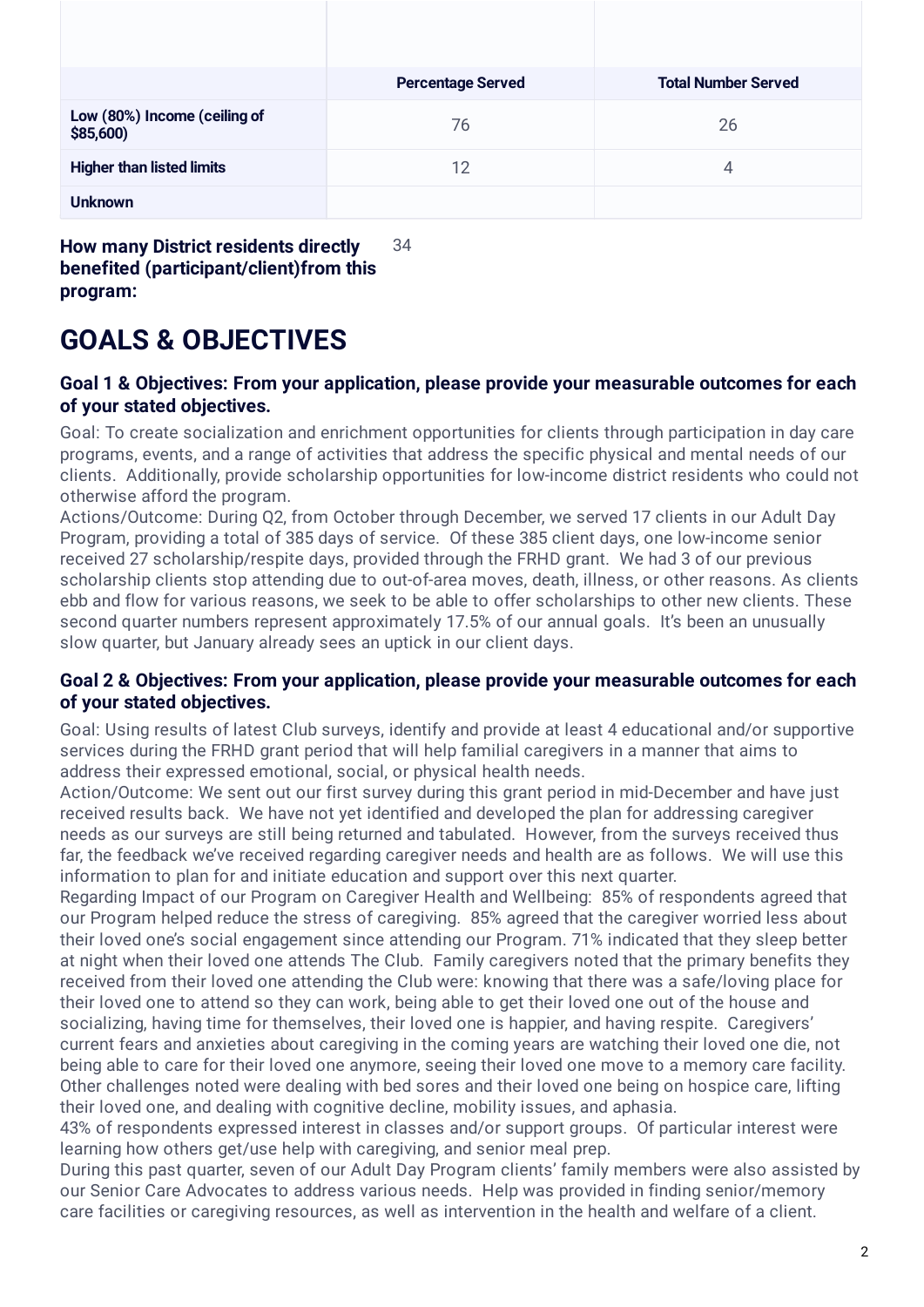# **PARTICIPANT SUCCESS STORY**

#### **Participant Success Story:**

One of the common and heartbreaking symptoms of dementia is loss of the ability to communicate. Approximately 40% of our clients are non-verbal. Our programs and interactions with these clients strive to find different ways to relate to each individual client and stimulate them in ways that are personally meaningful to each one.

One of our long-time regular 5-day week clients was non-verbal and on hospice as her health declined. Although she was on hospice, she continued to come to The Club daily. Her hospice caregivers would come to The Club regularly and check in on her here. This client had been non-verbal for years. One of our new Caregivers had asked whether this client spoke any other languages. Her records showed that English was her only language. However, one day our Caregiver decided to try to speak with her in several other languages. To our extreme surprise (and the surprise of her family), our client responded back in another language! We had not heard a word from her mouth in years. From then on, when this client needed to use the restroom, she used what was evidently her native tongue to communicate to our Caregiver. Also, because of her diminished physical and cognitive state, this client did not typically participate in any activities at The Club. However, one day about 3 weeks ago, we managed to get her up and dancing. Again, this was seen by all of us as an extraordinary and special accomplishment. These efforts to make a connection with a client in new and creative ways proved effective with extraordinary results.

#### **Participant Success Story:**



## **ACKNOWLEDGEMENT**

#### **Please describe how the Fallbrook Regional Health District's investment in this program was acknowledged during this reporting timeframe.**

We acknowledged the District in the following ways throughout the quarter:

The FRHD logo was affixed to the sides of our Care Vans.

We included the FRHD logo and official sponsor designation in all emails from every staff member. Our organization and specific Care Van program brochure featured the FRHD logo and official sponsor language.

The FRHD logo and sponsorship support status appears on our website.

We promoted District events on a monthly basis via Social Media

We thanked and acknowledged FRHD for their support in social media

We thanked and acknowledged FRHD in an email blast to > 3000

We thanked and acknowledged FRHD at our Donor Appreciated dinner, in writing and verbally

**Acknowledgment example: please upload an example of one method in which the District was acknowledged. pdf**



## **BUDGET**